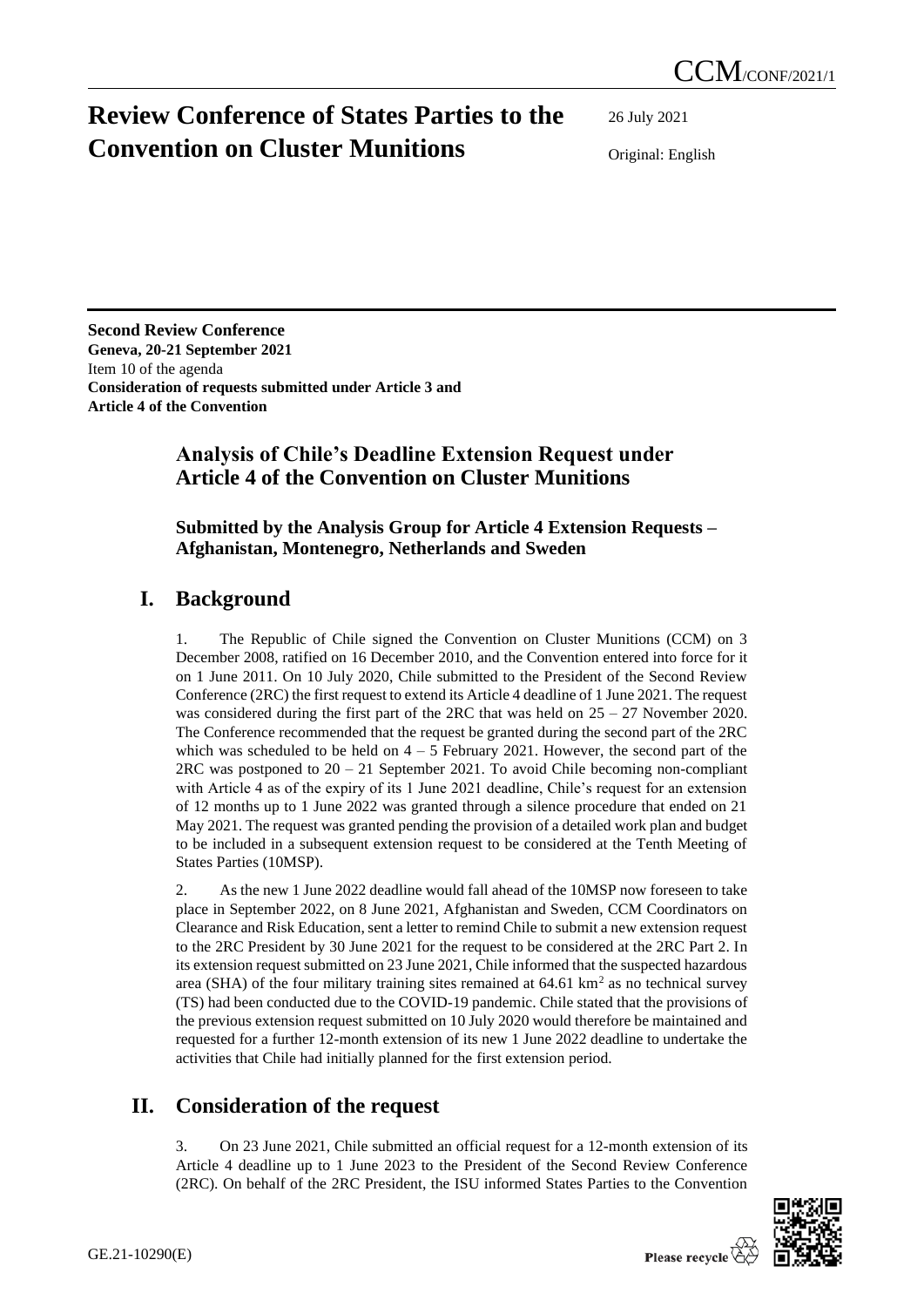on 28 June 2021 that Chile had submitted its extension request and made it available on the CCM website.

4. The Analysis Group invited representatives of the International Committee of the Red Cross (ICRC), the Cluster Munition Coalition (CMC), the Geneva International Centre for Humanitarian Demining (GICHD) and Mine Action Review to a meeting on 29 June 2021 to join them in considering the request. In order to ensure a uniform approach to all requests, the Analysis Group used the *Methodology for requests of deadline extensions under Articles 3 and 4 of the Convention on Cluster Munitions* (CCM/MSP/2019/12) that was adopted at the 9MSP to analyse Chile's extension request.

5. Chile's extension request indicates that suspected hazardous area of 64.61 km<sup>2</sup> contaminated by cluster munition remnants in four of its military training sites remains unchanged since its previous extension request submission made in 2020. Chile maintains that technical survey will need to be performed at all four sites to determine the confirmed hazardous areas (CHA) on which a detailed clearance work plan for a further deadline extension could be developed.

6. The request informs that Chile has been seriously affected by the COVID-19 pandemic and that its Armed Forces were operating under an exceptional constitutional state of national catastrophe to the detriment of other activities and commitments, including its obligations to the CCM. Chile affirms that the activities required by the Ministerial Order No. 2 for Compliance with the CCM (provided as an attachment to Chile's 2020 annual transparency report) have been affected by the state of national catastrophe. In that regard, Chile indicates that neither a technical survey has been conducted nor financial resources allocated to meet its obligations under Article 4 of the Convention due to its national priorities to meet urgent health and/or social needs of the Chilean population caused by the ongoing pandemic.

7. In its request, Chile informs that approximately USD 10.54 million was required for clearance and destruction of cluster munition remnants. However, Chile expects the amount to be adjusted following the results of the technical survey. Chile indicates that it planned to request international cooperation and assistance if its national resources were found to be insufficient.

8. The Analysis Group agreed that Netherlands in its role as the Chair of the Article 4 Analysis Group sends a letter with a request that Chile presents at the 2RC Part 2 a detailed work plan of the technical survey to be conducted during the second extended deadline period as a prerequisite to the request being granted. This work plan should, provide detailed information on the time that will be required to conduct technical surveys of the remaining SHAs (disaggregated per each of the four military training sites), clarify which military branch or entity is responsible for conducting the technical survey for each of the four military training sites, specify the capacity that would be deployed at each military training site, and at what total and annual cost. As part of the request, Chile needs to also include a resource mobilization plan to demonstrate how it intends to secure the funding required for implementation of its work plan.

#### **III. Conclusions**

9. The Analysis Group notes with appreciation the passing of Ministerial Order No. 2 on the Provision of Activities for Compliance with the Convention, which shows political will to be CCM compliant. At the same time, it regrets to observe that Chile has not demonstrated any tangible progress in implementing its Article 4 obligations since the submission of its previous extension request in 2020. The Group also notes with grave concern that Chile has not provided a technical survey work plan or any information on its resource mobilization efforts during the current deadline extension period.

10. While the Analysis Group takes note of the national priorities of Chile to meet the health and social needs of the citizenry caused by the COVID-19 pandemic, the Group requests Chile to present at the second part of the Second Review Conference its work plan for conducting the technical surveys during the extension period as a prerequisite to the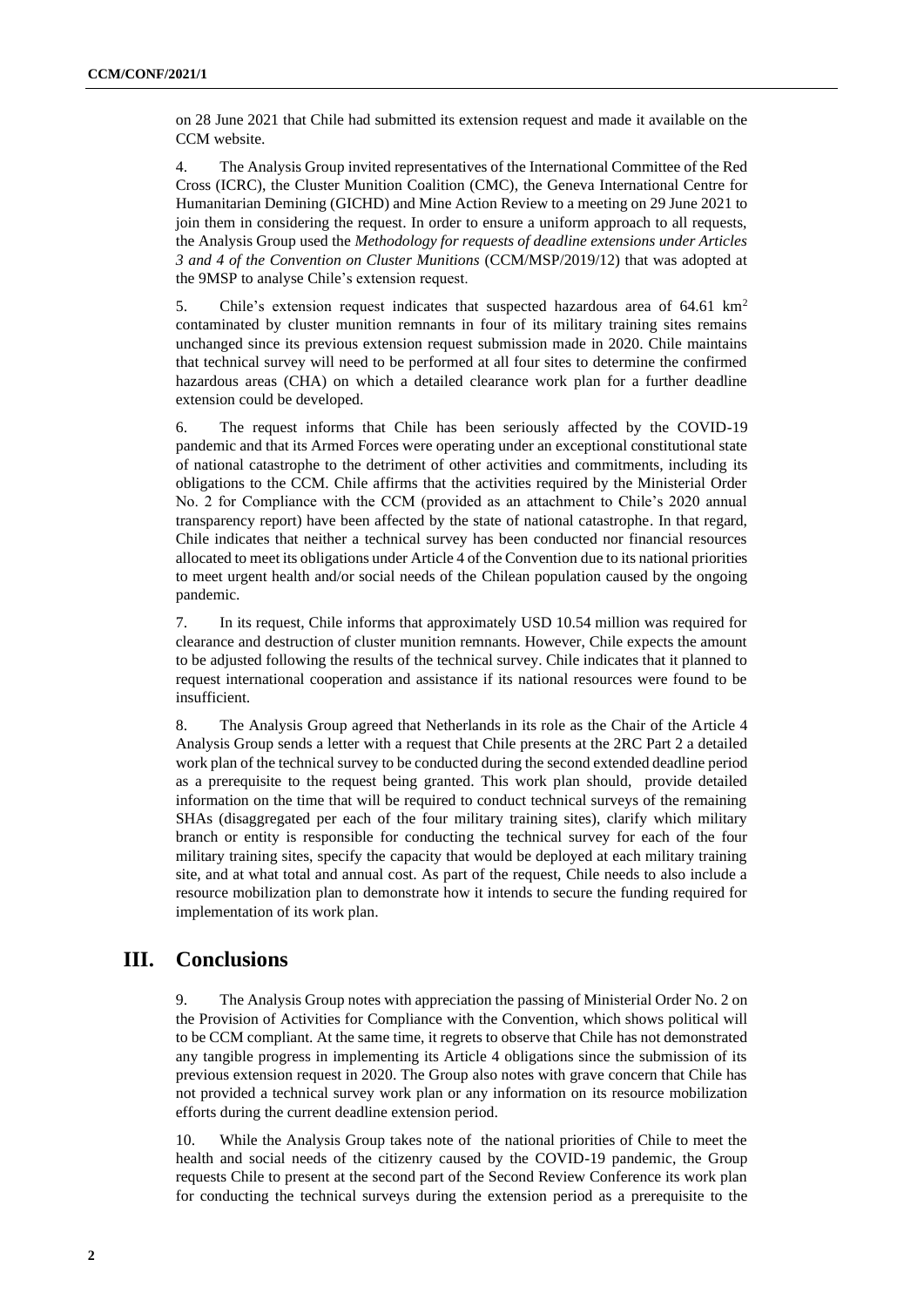request being granted. The Analysis Group is of the view that the drafting of such a work plan, in which the planning for the technical surveys is outlined, should be possible despite the COVID-19 pandemic. This work plan should include the following elements:

(a) a timeline of the survey activities, including information on the time required to conduct the needed technical surveys (disaggregated per each of the four military training sites);

(b) information as to which military branch or entity is responsible for conducting the technical survey for each of the four military training sites;

(c) the capacity intended for activities at each of the four military training sites; and

(d) a clear budget for activities at each of the four military training sites.

11. In addition, Chile needs to include a resource mobilization plan which would demonstrate how it intends to secure the required funding and assistance.

12. The Analysis Group notes with appreciation that Chile intends to conduct technical survey in accordance with International Mine Action Standards (IMAS) and provide information in a manner consistent with IMAS Minimum Data Requirements (IMAS 05.10) in the development of a clearance work plan.

13. The Analysis Group requests that Chile reports annually through its Article 7 reports and at Meetings of States Parties on the following:

(a) Progress made relative to the technical survey to be undertaken as indicated in its extension request;

(b) Updated information on remaining cluster munition contamination based on the findings of the technical survey;

(c) A detailed work plan and budget for the subsequent year;

(d) Resource mobilization efforts including international cooperation and assistance received, and resources made available by the Government of Chile to support implementation efforts;

(e) Other relevant information.

14. The Analysis Group notes the importance, in addition to Chile reporting to the States Parties as noted above, of keeping the States Parties regularly apprised of other pertinent developments as necessary.

#### **IV. Draft Decision on the Article 4 Extension Request submitted by Chile**

15. The Conference assessed the request submitted by Chile for an extension of its deadline for completing the clearance and destruction of cluster munition remnants in accordance with Article 4.1 of the Convention, and agrees to grant the request for an extension of 12 months up to 1 June 2023 conditionally upon the provision of a work plan of the technical surveys at the second part of the Second Review Conference.

16. In granting the request, the Conference noted that technical surveys would provide a clear baseline of cluster munition contaminated areas that would contribute to the development of a clearance work plan and budget to be included in a subsequent extension request.

17. In granting the request, the Conference recommended that Chile regularly reports to States Parties on the implementation of its technical survey work plan and resource mobilization plan during the extension period.

18. In this regard, the Conference noted that the Convention would benefit from Chile reporting annually through Article 7 reports and at Meetings of States Parties on the following: